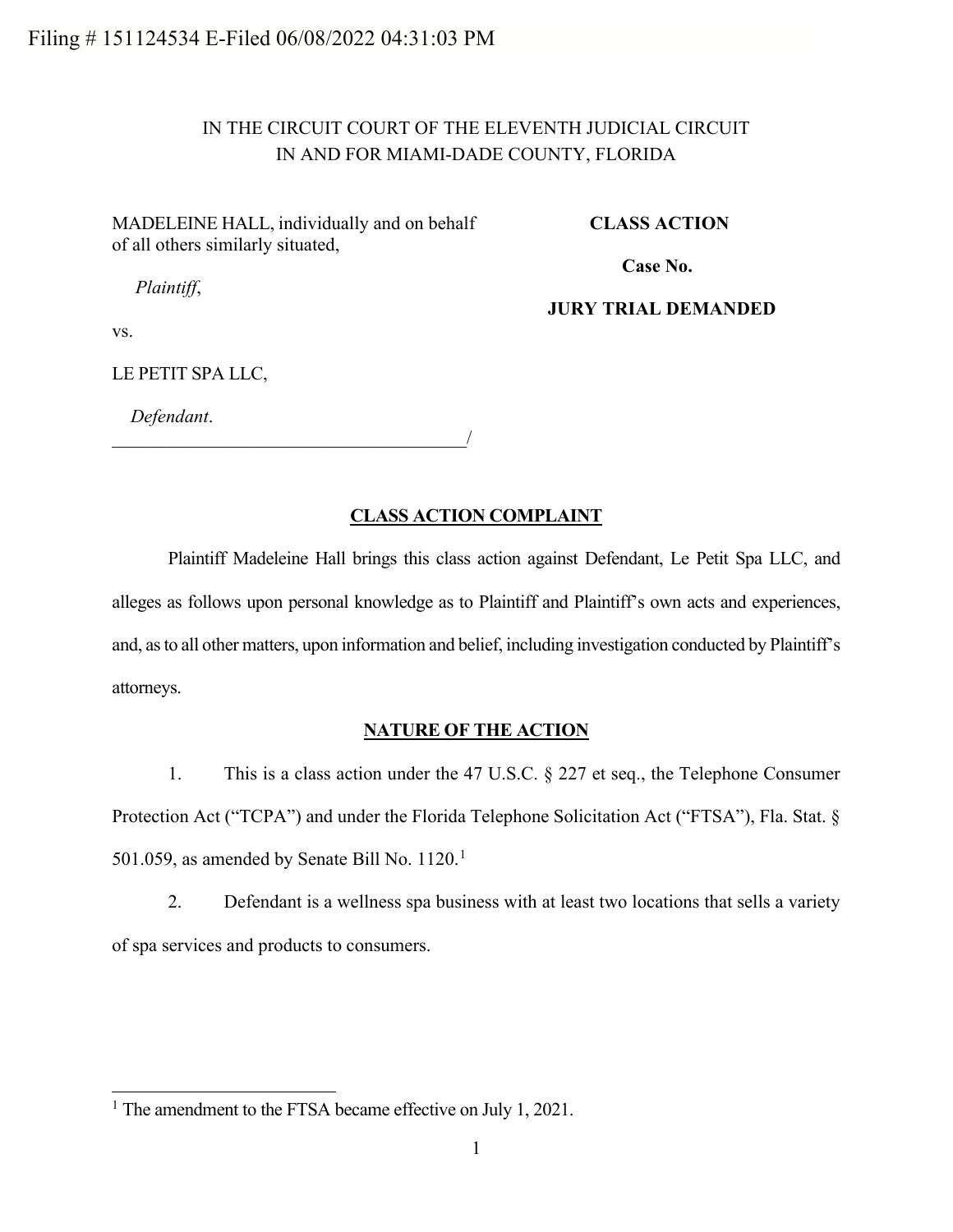3. To promote its goods and services, Defendant engages in aggressive telephonic sales calls to consumers without having secured prior express written consent as required under the FTSA, and with no regards for consumers' rights under the TCPA.

4. Defendant's telephonic sales calls have caused Plaintiff and the Class members harm, including violations of their statutory rights, statutory damages, annoyance, nuisance, and invasion of their privacy.

5. Through this action, Plaintiff seeks an injunction and statutory damages on behalf of herself and the Class members, as defined below, and any other available legal or equitable remedies resulting from the unlawful actions of Defendant.

#### **PARTIES**

6. Plaintiff is, and at all times relevant hereto was, an individual and a "called party" as defined by Fla. Stat. § 501.059(1)(a) in that she was the regular user of telephone number 305- \*\*\*-2629 (the "2629 Number") that received Defendant's telephonic sales calls.

7. Defendant is, and at all times relevant hereto was, a North Carolina limited liability company and a "telephone solicitor" as defined by Fla. Stat. § 501.059(f). Defendant maintains its primary place of business and headquarters in Charlotte, North Carolina. Defendant directs, markets, and provides business activities throughout the State of Florida and the United States.

#### **JURISDICTION AND VENUE**

8. This Court has subject matter jurisdiction pursuant to Florida Rule of Civil Procedure 1.220 and Fla. Stat. § 26.012(2). The matter in controversy exceeds the sum or value of \$30,000 exclusive of interest, costs, and attorney's fees.

9. Defendant is subject to personal jurisdiction in Florida because this suit arises out of and relates to Defendant's contacts with this state. Defendant made or caused to be made

2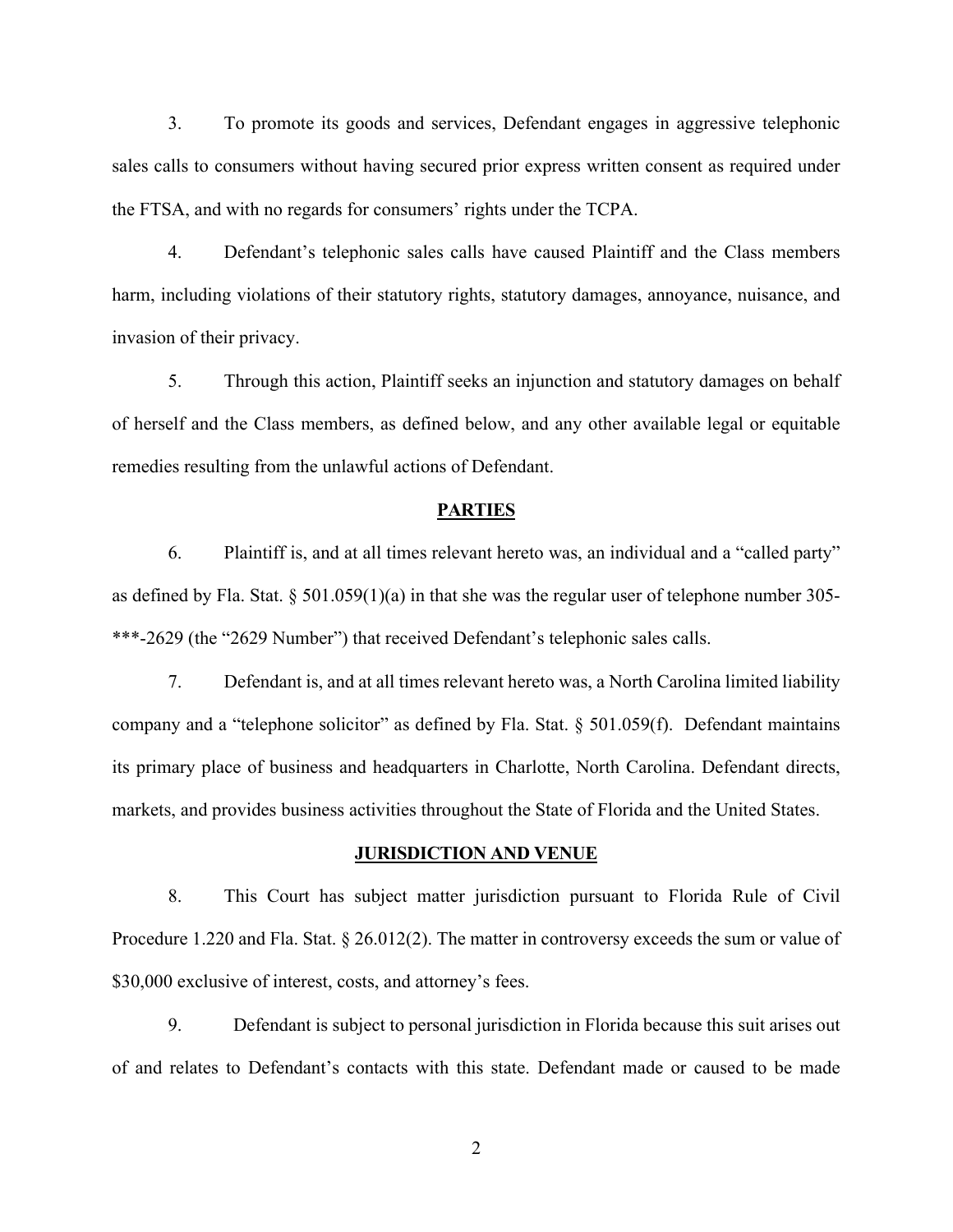telephonic sales calls into Florida without the requisite prior express written consent in violation of the FTSA. Plaintiff received such calls while residing in and physically present in Florida.

10. Venue for this action is proper in this Court pursuant to Fla. Stat. § 47.051 because Defendant (1) is a North Carolina limited liability company doing business in this judicial circuit; and (2) All facts giving rise to this action occurred within this judicial circuit.

# **FACTS**

11. During November of 2021, Defendant began sending telephonic sales calls to Plaintiff's cellular telephone number including but not limited to the below:

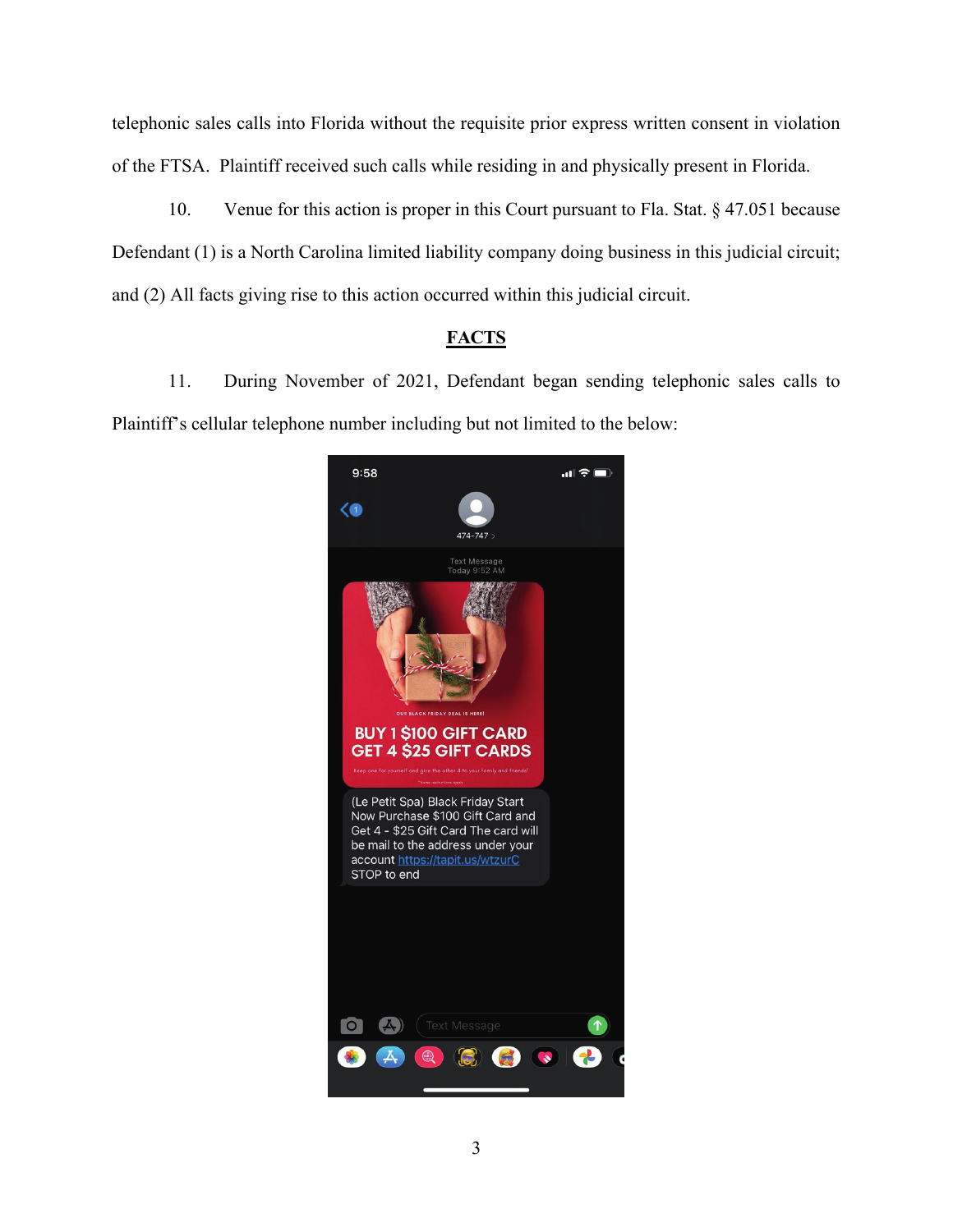12. As demonstrated by the above screenshot, the purpose of Defendant's telephonic sales calls were to solicit the sale of consumer goods and/or services. The messages contained language such as "Black Friday Start Now Purchase \$100 Gift Card and get 4 - \$25 Gift Card..."

13. Defendant's calls were not made for an emergency purpose or to collect on a debt pursuant to 47 U.S.C. § 227(b)(1)(B).

14. Defendant's calls were transmitted to Plaintiff's cellular telephone, and within the time frame relevant to this action.

15. Defendant's calls constitute telemarketing because they encouraged the future purchase or investment in property, goods, or services, i.e., selling Plaintiff gift cards for Defendant's services and products.

16. Defendant's calls did not disclose the name of the individual caller pursuant to 47 C.F.R.  $\S$  64.1200(d)(4).

17. Defendant's calls did not provide a telephone number or address at which they may be contacted pursuant to 47 C.F.R.  $\S$  64.1200(d)(4).

18. At no point in time did Plaintiff provide Defendant with her express written consent to be contacted.

19. Upon information and belief, Defendant caused similar telephonic sales calls to be sent to individuals residing in Florida and throughout the United States.

20. To transmit the above telephonic sales call, Defendant utilized a computer software system that automatically selected and dialed Plaintiff's and the Class members' telephone numbers.

4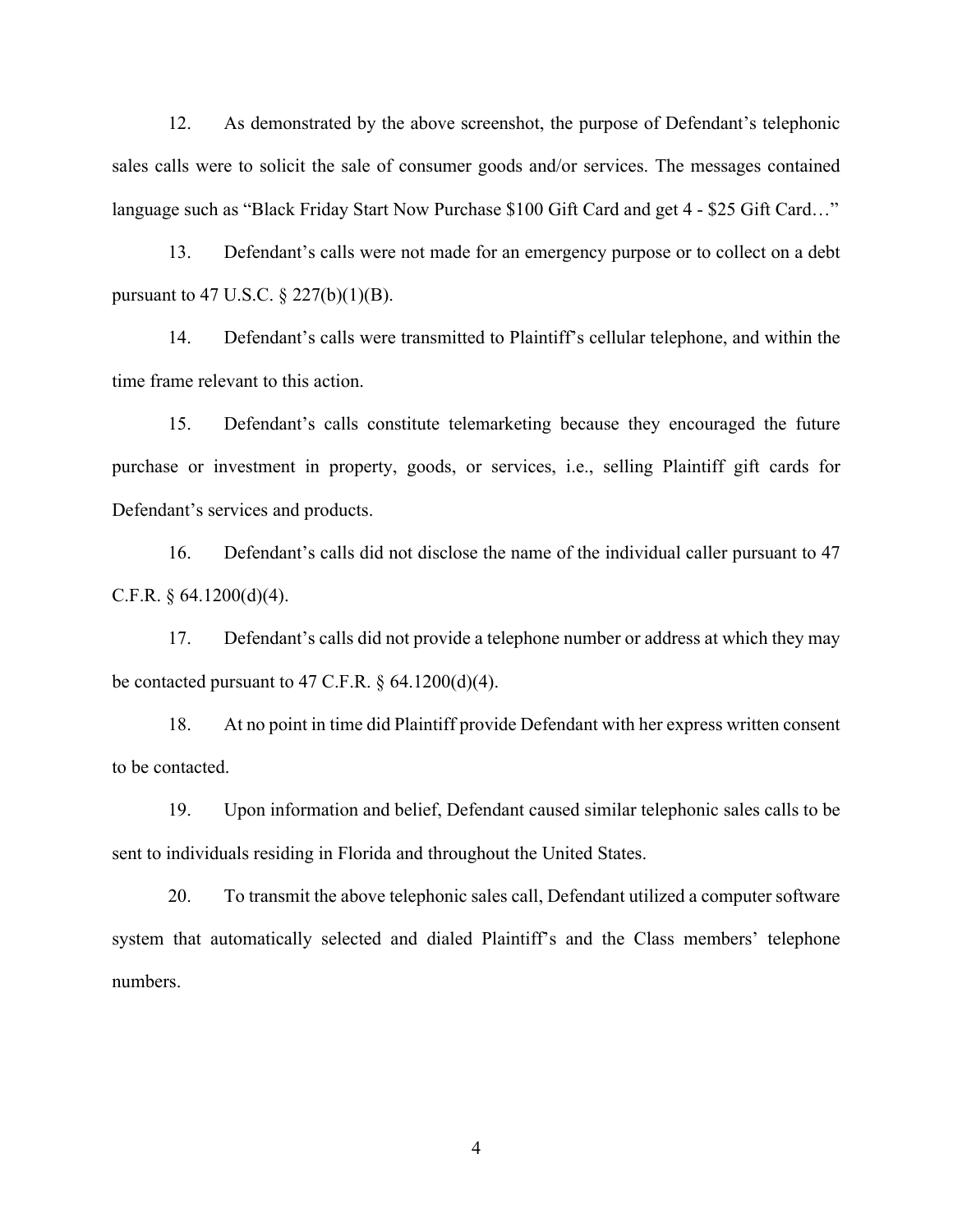21. Plaintiff never provided Defendant with express written consent authorizing Defendant to transmit telephonic sales calls to Plaintiff's cellular telephone number utilizing an automated system for the selection or dialing of telephone numbers.

22. The text messages originated from telephone number 474-747, a number which upon information and belief is owned and operated by Defendant or on behalf of Defendant.

23. The TCPA prohibits callers from telemarketing to a telephone subscriber without disclosing the name of the individual caller, the name of the person or entity on whose behalf the call is being made, and a telephone number or address at which the person or entity may be contacted. 47 C.F.R. § 64.1200(d)(4).

24. Defendant's telephonic sales calls caused Plaintiff and the Class members harm, including statutory damages, inconvenience, invasion of privacy, aggravation, annoyance.

#### **CLASS ALLEGATIONS**

#### **PROPOSED CLASS**

25. Plaintiff brings this lawsuit as a class action on behalf of herself individually and on behalf of all other similarly situated persons as a class action pursuant to Florida Rule of Civil

Procedure 1.220(b)(2) and (b)(3). The "Class" that Plaintiff seeks to represent is defined as:

**No Consent Class: All persons in the Florida who, (1) were sent a telephonic sales call regarding Defendant's goods and/or services, (2) using the same equipment or type of equipment utilized to call Plaintiff.**

**Seller Identification Class: All persons within the United States who, within the four years prior to the filing of this Complaint through the date of class certification, (1) received two or more text messages within any 12-month period, (2) regarding Defendant's property, goods, and/or services, (3) to said person's residential telephone number, (4) that did not disclose the name of the individual caller, the name of the person or entity on whose behalf the call is being made, or a telephone number or address at which the person or entity may be contacted.**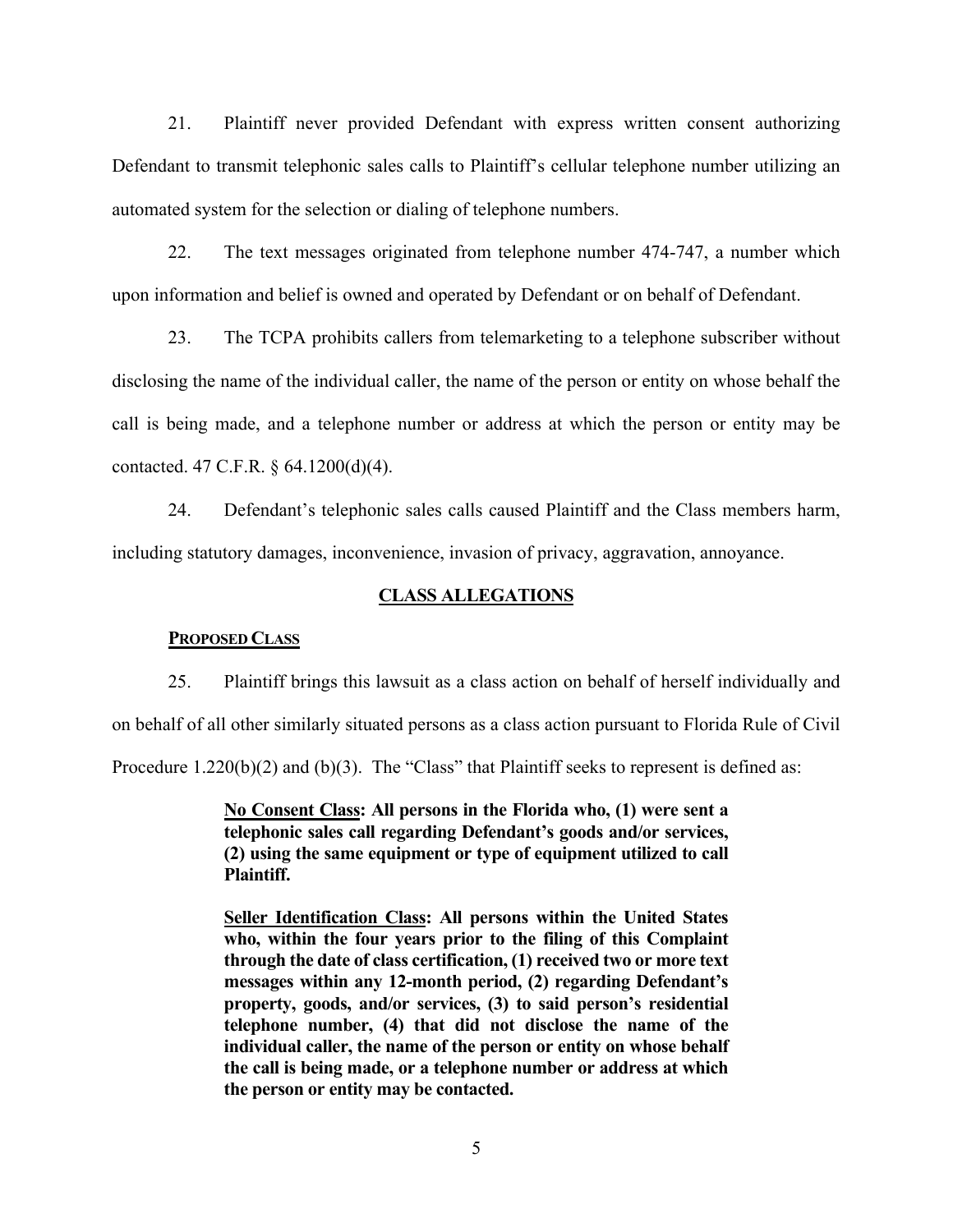26. Defendant and its employees or agents are excluded from the Class. Plaintiff does not know the exact number of members in the Class but believes the Class members number in the several thousands, if not more.

### **NUMEROSITY**

27. Upon information and belief, Defendant has placed telephonic sales calls to telephone numbers belonging to thousands of consumers listed throughout Florida without their prior express written consent and without properly disclosing the identification of the seller/sender. The members of the Class, therefore, are believed to be so numerous that joinder of all members is impracticable.

28. The exact number and identities of the Class members are unknown at this time and can be ascertained only through discovery. Identification of the Class members is a matter capable of ministerial determination from Defendant's call records.

### **COMMON QUESTIONS OF LAW AND FACT**

29. There are numerous questions of law and fact common to the Class which predominate over any questions affecting only individual members of the Class. Among the questions of law and fact common to the Class are:

[1] Whether Defendant initiated telephonic sales calls to Plaintiff and the Class members;

[2] Whether Defendant can meet its burden of showing that it had prior express written consent to make such calls;

[3] Whether Defendant violated 47 C.F.R. § 64.1200(d);

[7] Whether Defendant's conduct was knowing and willful; and

[8] Whether Defendant is liable for damages, and the amount of such damages.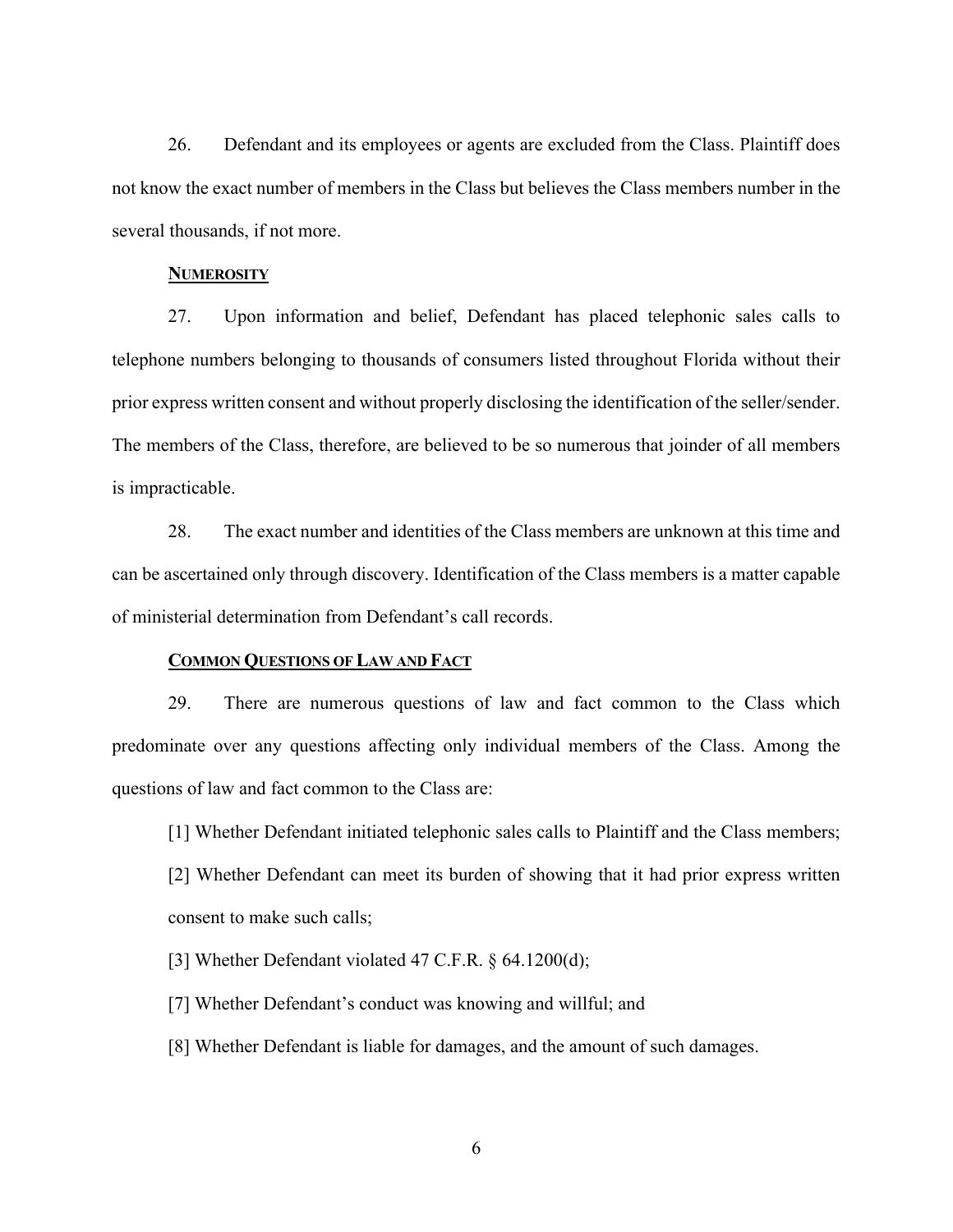30. The common questions in this case are capable of having common answers. If Plaintiff's claim that Defendant routinely transmits telephonic sales calls without prior express written consent is accurate, Plaintiff and the Class members will have identical claims capable of being efficiently adjudicated and administered in this case.

## **TYPICALITY**

31. Plaintiff's claims are typical of the claims of the Class members, as they are all based on the same factual and legal theories.

#### **PROTECTING THE INTERESTS OF THE CLASS MEMBERS**

32. Plaintiff is a representative who will fully and adequately assert and protect the interests of the Class and has retained competent counsel. Accordingly, Plaintiff is an adequate representative and will fairly and adequately protect the interests of the Class.

#### **SUPERIORITY**

33. A class action is superior to all other available methods for the fair and efficient adjudication of this lawsuit because individual litigation of the claims of all members of the Class is economically unfeasible and procedurally impracticable. While the aggregate damages sustained by the Class are in the millions of dollars, the individual damages incurred by each member of the Class resulting from Defendant's wrongful conduct are too small to warrant the expense of individual lawsuits. The likelihood of individual Class members prosecuting their own separate claims is remote, and, even if every member of the Class could afford individual litigation, the court system would be unduly burdened by individual litigation of such cases.

34. The prosecution of separate actions by members of the Class would create a risk of establishing inconsistent rulings and/or incompatible standards of conduct for Defendant. For example, one court might enjoin Defendant from performing the challenged acts, whereas another

7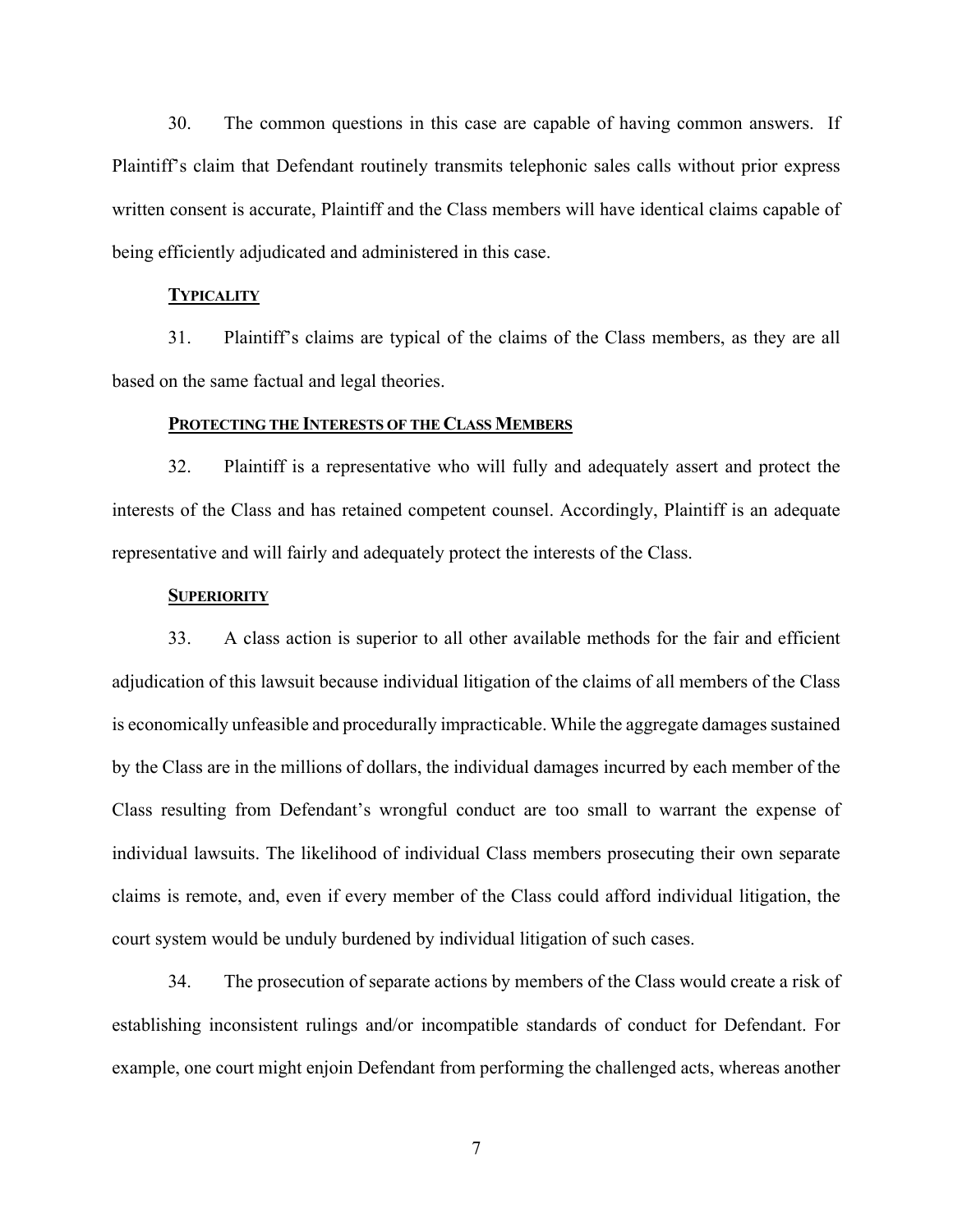may not. Additionally, individual actions may be dispositive of the interests of the Class, although certain class members are not parties to such actions.

# **COUNT I VIOLATION OF FLA. STAT. § 501.059 (On Behalf of Plaintiff and the No Consent Class)**

35. Plaintiff re-alleges and incorporates the foregoing allegations as if fully set forth herein.

36. It is a violation of the FTSA to "make or knowingly allow a telephonic sales call to be made if such call involves an automated system for the selection or dialing of telephone numbers or the playing of a recorded message when a connection is completed to a number called without the prior express written consent of the called party." Fla. Stat.  $\S 501.059(8)(a)$ .

- 37. A "telephonic sales call" is defined as a "telephone call, text message, or voicemail transmission to a consumer for the purpose of soliciting a sale of any consumer goods or services, soliciting an extension of credit for consumer goods or services, or obtaining information that will or may be used for the direct solicitation of a sale of consumer goods or services or an extension of credit for such purposes." Fla. Stat.  $\S 501.059(1)(g)$ .
	- 38. "Prior express written consent" means an agreement in writing that:
		- 1. Bears the signature of the called party;
		- 2. Clearly authorizes the person making or allowing the placement of a telephonic sales call by telephone call, text message, or voicemail transmission to deliver or cause to be delivered to the called party a telephonic sales call using an automated system for the selection or dialing of telephone numbers, the playing of a recorded message when a connection is completed to a number called, or the transmission of a prerecorded voicemail;
		- 3. Includes the telephone number to which the signatory authorizes a telephonic sales call to be delivered; and
		- 4. Includes a clear and conspicuous disclosure informing the called party that: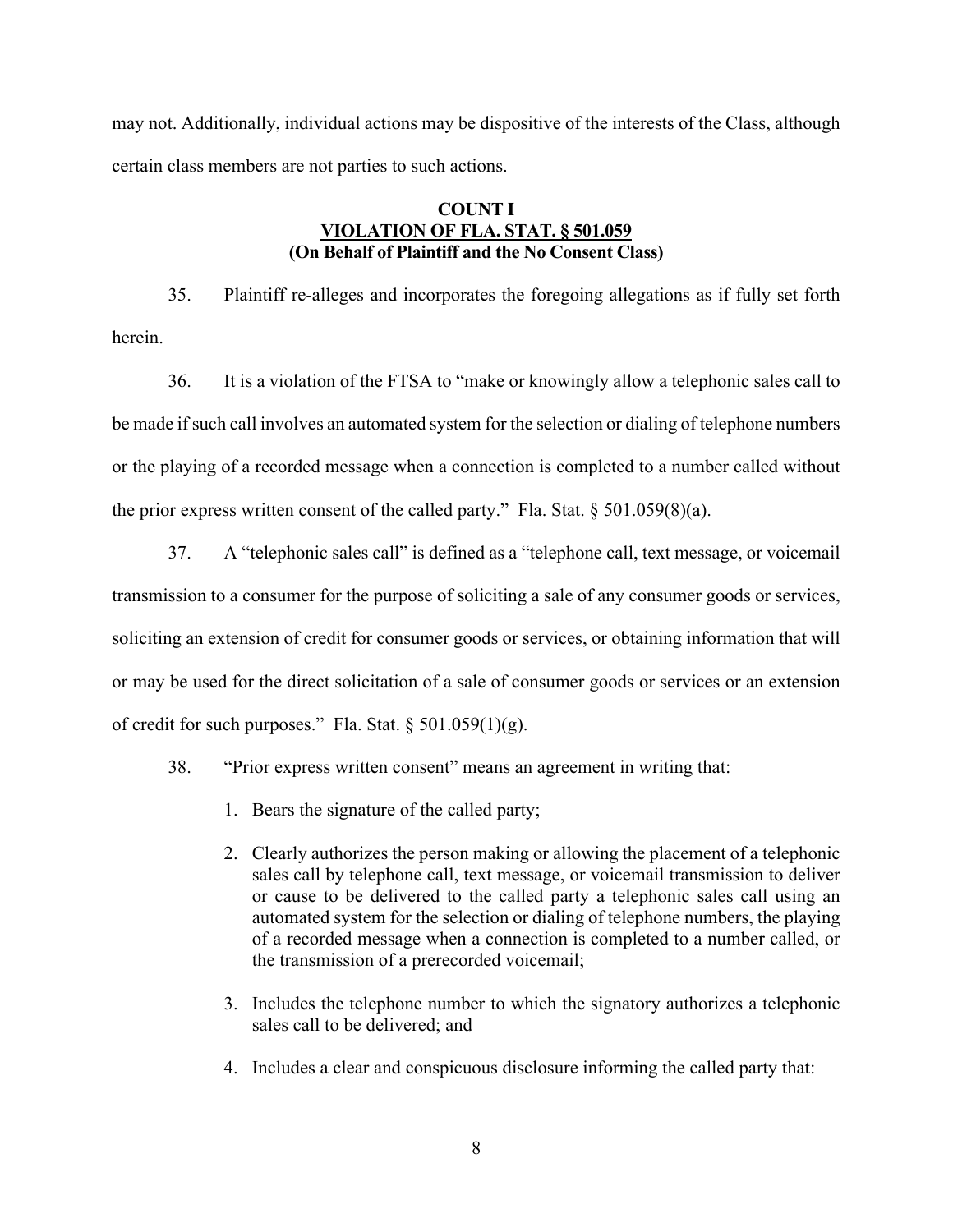- a. By executing the agreement, the called party authorizes the person making or allowing the placement of a telephonic sales call to deliver or cause to be delivered a telephonic sales call to the called party using an automated system for the selection or dialing of telephone numbers or the playing of a recorded message when a connection is completed to a number called; and
- b. He or she is not required to directly or indirectly sign the written agreement or to agree to enter into such an agreement as a condition of purchasing any property, goods, or services.

Fla. Stat. § 501.059(1)(g).

39. Defendant failed to secure prior express written consent from Plaintiff and the Class members.

40. In violation of the FTSA, Defendant made and/or knowingly allowed telephonic sales calls to be made to Plaintiff and the Class members without Plaintiff's and the Class members' prior express written consent.

41. Defendant made and/or knowingly allowed the telephonic sales calls to Plaintiff and the Class members to be made utilizing an automated system for the selection or dialing of telephone numbers.

42. As a result of Defendant's conduct, and pursuant to  $\S 501.059(10)(a)$  of the FTSA,

Plaintiff and Class members were harmed and are each entitled to a minimum of \$500.00 in damages for each violation. Plaintiff and the Class members are also entitled to an injunction against future calls. *Id*.

## **COUNT II VIOLATION OF 47 U.S.C. § 227(c) and 47 C.F.R. § 64.1200(d) (Individually and on behalf of the Seller Identification Class)**

43. Plaintiff re-alleges and incorporates paragraphs 1-34 as if fully set forth herein.

44. Under 47 C.F.R. § 64.1200(d), "[n]o person or entity shall initiate any call for telemarketing purposes to a residential telephone subscriber unless such person or entity has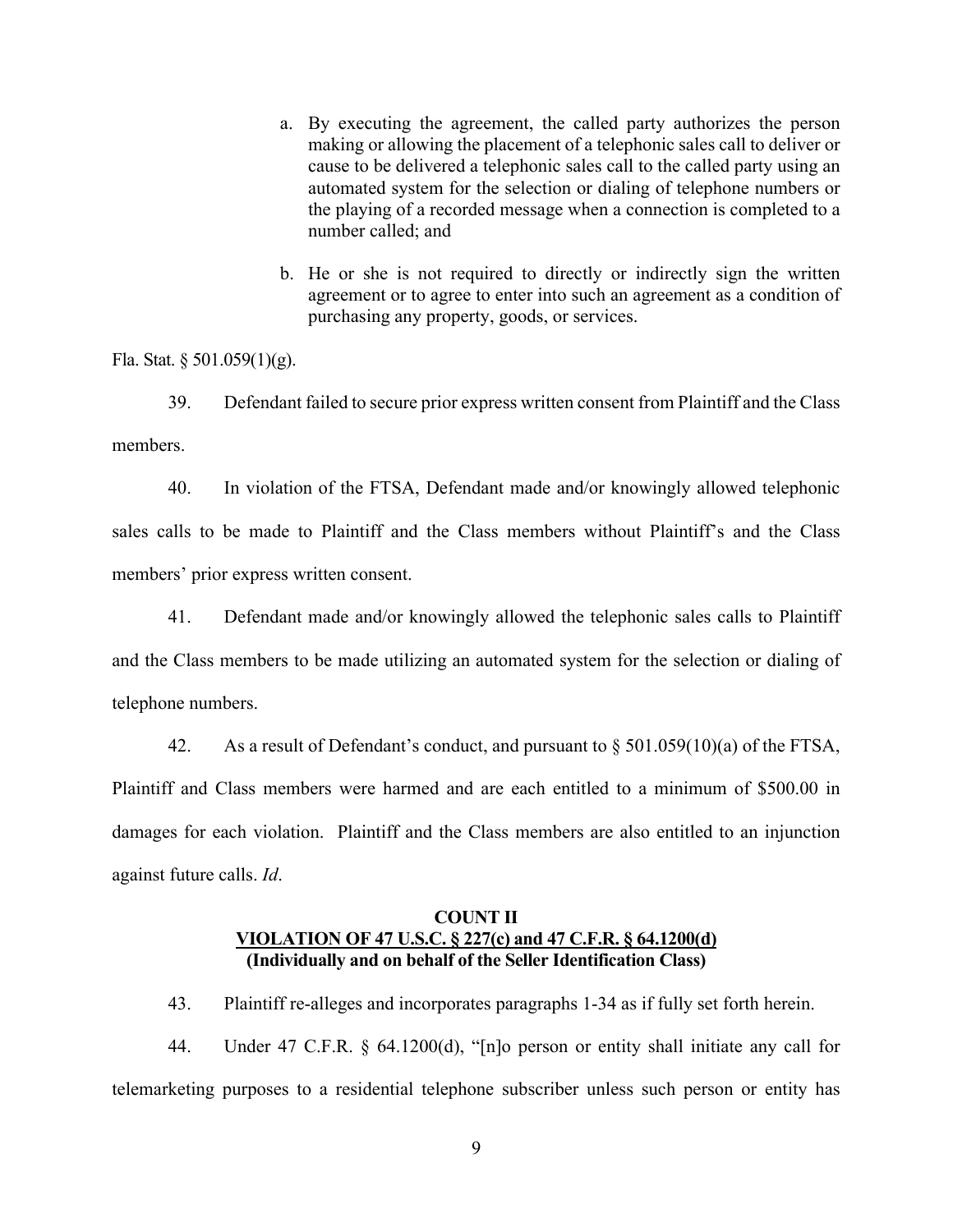instituted procedures for maintaining a list of persons who request not to receive telemarketing calls made by or on behalf of that person or entity. The procedures instituted must meet certain minimum standards, including:

(4) **Identification of sellers and telemarketers.** A person or entity making a call for telemarketing purposes must provide the called party with the name of the individual caller, the name of the person or entity on whose behalf the call is being made, and a telephone number or address at which the person or entity may be contacted.

47 C.F.R. § 64.1200(d)(4).

45. Under 47 C.F.R § 64.1200(e) the rules set forth in 47 C.F.R. § 64.1200(d) are

applicable to any person or entity making telephone solicitations or telemarketing calls to wireless

telephone numbers:

(e) The rules set forth in paragraph (c) and (d) of this section are applicable to any person or entity making telephone solicitations or telemarketing calls to wireless telephone numbers to the extent described in the Commission's Report and Order, CG Docket No. 02-278, FCC 03-153, "Rules and Regulations Implementing the Telephone Consumer Protection Act of 1991.

47 C.F.R. § 64.1200(e).

46. Pursuant to 47 C.F.R. § 64.1200(d)(4), Defendant's contact of Plaintiff's cellular phone without disclosing the name of the individual caller constitutes a violation of 47 U.S.C. §  $227(c)$ .

47. Pursuant to 47 C.F.R. § 64.1200(d)(4), Defendant's contact of Plaintiff's cellular phone without providing a telephone number or address at which they may be contacted constitutes a violation of 47 U.S.C.  $\S$  227(c).

48. As a result of Defendant's violations of 47 U.S.C. § 227(c) Plaintiff and the Seller Identification Class members are entitled to an award of \$500.00 in statutory damages, for each and every negligent violation, pursuant to 47 U.S.C.  $\S 227(c)(5)(B)$ .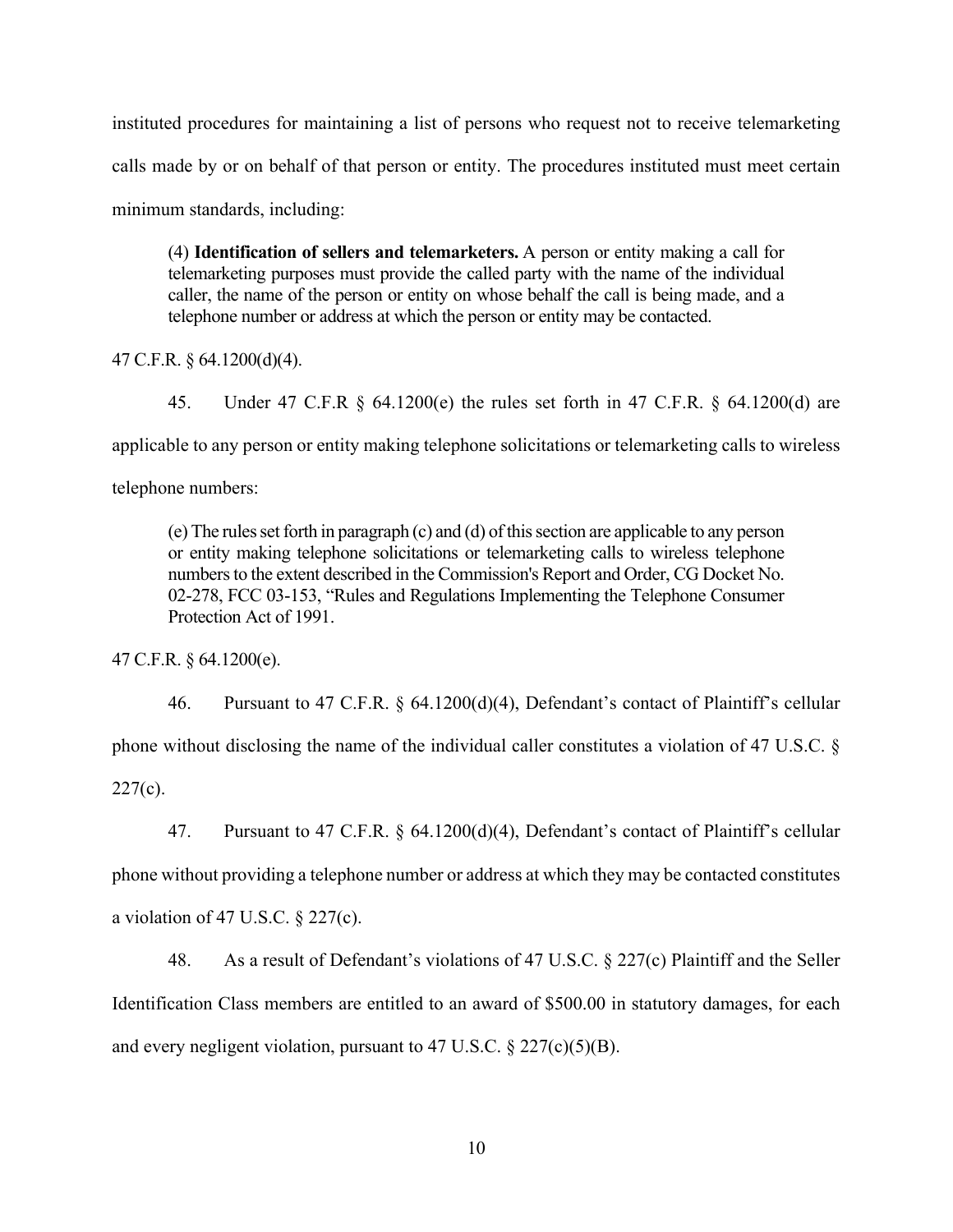49. As a result of Defendant's violations of 47 U.S.C. § 227(c), Plaintiff and the Seller Identification Class members are entitled to an award of \$1,500.00 in statutory damages, for each and every knowing and/or willful violation, pursuant to 47 U.S.C.  $\S 227(c)(5)(B)$ .

50. Plaintiff and the Seller Identification Class members are also entitled to and seek injunctive relief prohibiting Defendant's illegal conduct in the future, pursuant to 47 U.S.C. §  $227(c)(5)$ .

#### **PRAYER FOR RELIEF**

**WHEREFORE**, Plaintiff, individually and on behalf of the Class, prays for the following relief:

- a) An order certifying this case as a class action on behalf of the Class as defined above, and appointing Plaintiff as the representative of the Class and Plaintiff's counsel as Class Counsel;
- b) An award of statutory damages for Plaintiff and each member of the Class;
- c) An order declaring that Defendant's actions, as set out above, violate the FTSA;
- d) An order declaring that Defendant's actions, set out above, violate the TCPA;
- e) An injunction requiring Defendant to cease all telephonic sales calls made without express written consent, and to otherwise protect the interests of the Class;
- f) Such further and other relief as the Court deems necessary.

### **JURY DEMAND**

Plaintiff, individually and on behalf of the Class, hereby demand a trial by jury.

## **DOCUMENT PRESERVATION DEMAND**

Plaintiff demands that Defendant take affirmative steps to preserve all records, lists, electronic databases or other itemization of telephone numbers associated with the communications or transmittal of the calls as alleged herein.